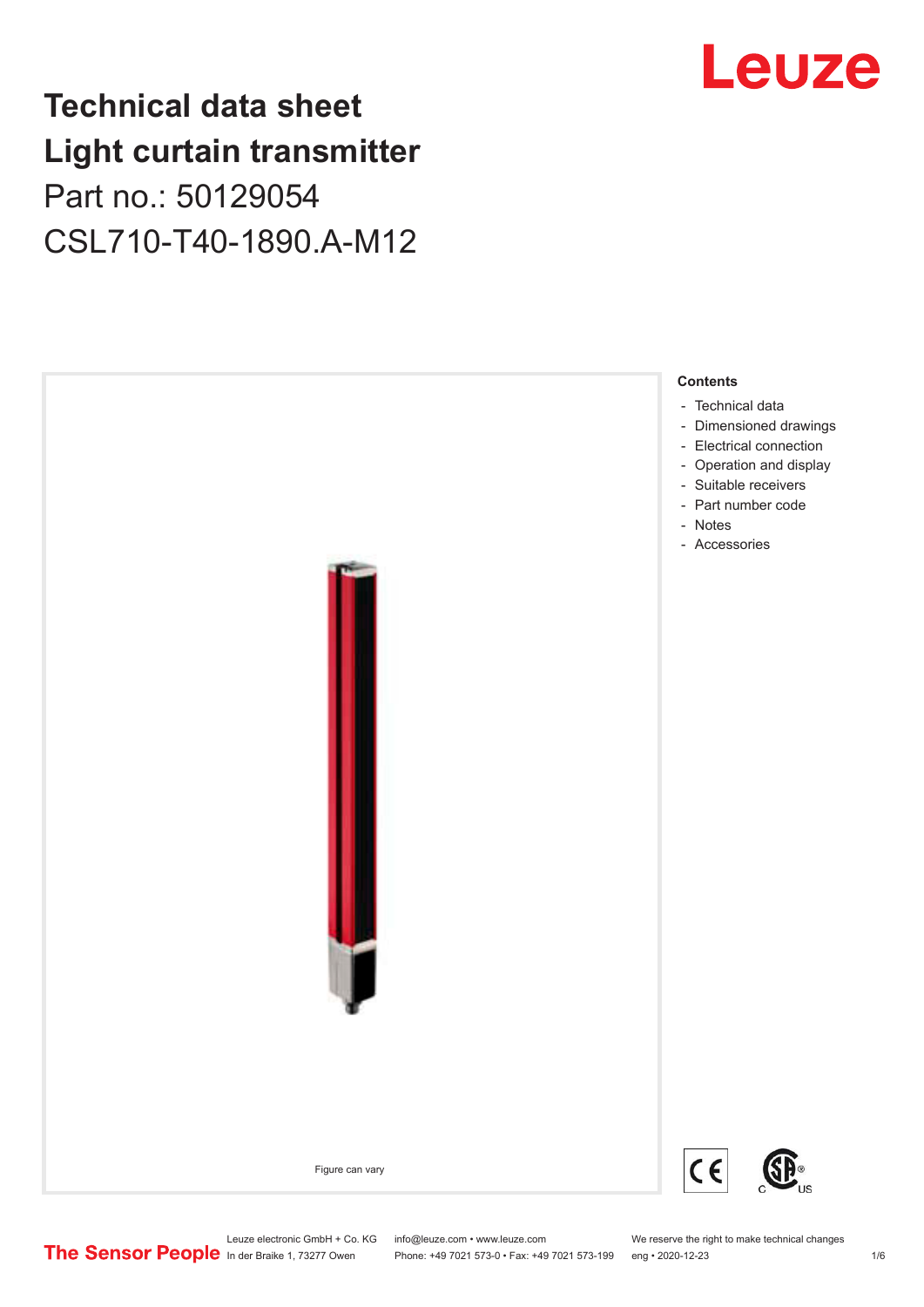## <span id="page-1-0"></span>**Technical data**

## Leuze

#### **Basic data**

| <b>Series</b>                   | 710                                                                                                        |
|---------------------------------|------------------------------------------------------------------------------------------------------------|
| <b>Operating principle</b>      | Throughbeam principle                                                                                      |
| Device type                     | Transmitter                                                                                                |
| <b>Contains</b>                 | 2x BT-NC sliding block                                                                                     |
| Application                     | Precise object detection                                                                                   |
| <b>Special version</b>          |                                                                                                            |
| <b>Special version</b>          | Crossed-beam scanning                                                                                      |
|                                 | Diagonal-beam scanning                                                                                     |
|                                 | Parallel-beam scanning                                                                                     |
| <b>Optical data</b>             |                                                                                                            |
| <b>Operating range</b>          | Guaranteed operating range                                                                                 |
| <b>Operating range</b>          | 0.37m                                                                                                      |
| <b>Operating range limit</b>    | Typical operating range                                                                                    |
| <b>Operating range limit</b>    | 0.29m                                                                                                      |
| <b>Measurement field length</b> | 1.890 mm                                                                                                   |
| <b>Number of beams</b>          | 48 Piece(s)                                                                                                |
| <b>Beam spacing</b>             | 40 mm                                                                                                      |
| <b>Light source</b>             | LED, Infrared                                                                                              |
| <b>LED light wavelength</b>     | 940 nm                                                                                                     |
| <b>Measurement data</b>         |                                                                                                            |
| Minimum object diameter         | 50 mm                                                                                                      |
| <b>Electrical data</b>          |                                                                                                            |
| <b>Protective circuit</b>       | Polarity reversal protection                                                                               |
|                                 | Short circuit protected                                                                                    |
|                                 | <b>Transient protection</b>                                                                                |
| Performance data                |                                                                                                            |
| Supply voltage $U_{\rm B}$      | 18  30 V, DC                                                                                               |
| <b>Residual ripple</b>          | 0  15 %, From $U_{B}$                                                                                      |
| <b>Open-circuit current</b>     | 0 350 mA, The specified values refer<br>to the entire package consisting of trans-<br>mitter and receiver. |
| <b>Timing</b>                   |                                                                                                            |
| Readiness delay                 | 400 ms                                                                                                     |
| <b>Cycle time</b>               | $1.84$ ms                                                                                                  |
| <b>Connection</b>               |                                                                                                            |
| <b>Number of connections</b>    | 1 Piece(s)                                                                                                 |

### **Plug outlet** Axial **Connection 1 Connection** to receiver Sync-input Voltage supply **Type of connection** Connector **Thread size** M12 **Type** Male **Material** Metal **No. of pins** 5 -pin **Encoding** A-coded

### **Mechanical data**

| Cubic                        |  |
|------------------------------|--|
| 29 mm x 35.4 mm x 1,993 mm   |  |
| Metal                        |  |
| Aluminum                     |  |
| Plastic / PMMA               |  |
| 2,000q                       |  |
| Red                          |  |
| Groove mounting              |  |
| Via optional mounting device |  |
|                              |  |
| LED                          |  |
| 1 Piece(s)                   |  |
|                              |  |
| $-3060 °C$                   |  |
| $-40$ 70 °C                  |  |
|                              |  |

#### **Certifications**

| Degree of protection     | IP 65         |
|--------------------------|---------------|
| <b>Protection class</b>  | Ш             |
| <b>Certifications</b>    | c CSA US      |
| <b>Standards applied</b> | IEC 60947-5-2 |
|                          |               |

#### **Classification**

| <b>Customs tariff number</b> | 90314990 |
|------------------------------|----------|
| eCl@ss 5.1.4                 | 27270910 |
| eCl@ss 8.0                   | 27270910 |
| eCl@ss 9.0                   | 27270910 |
| eCl@ss 10.0                  | 27270910 |
| eCl@ss 11.0                  | 27270910 |
| <b>ETIM 5.0</b>              | EC002549 |
| <b>ETIM 6.0</b>              | EC002549 |
| <b>ETIM 7.0</b>              | EC002549 |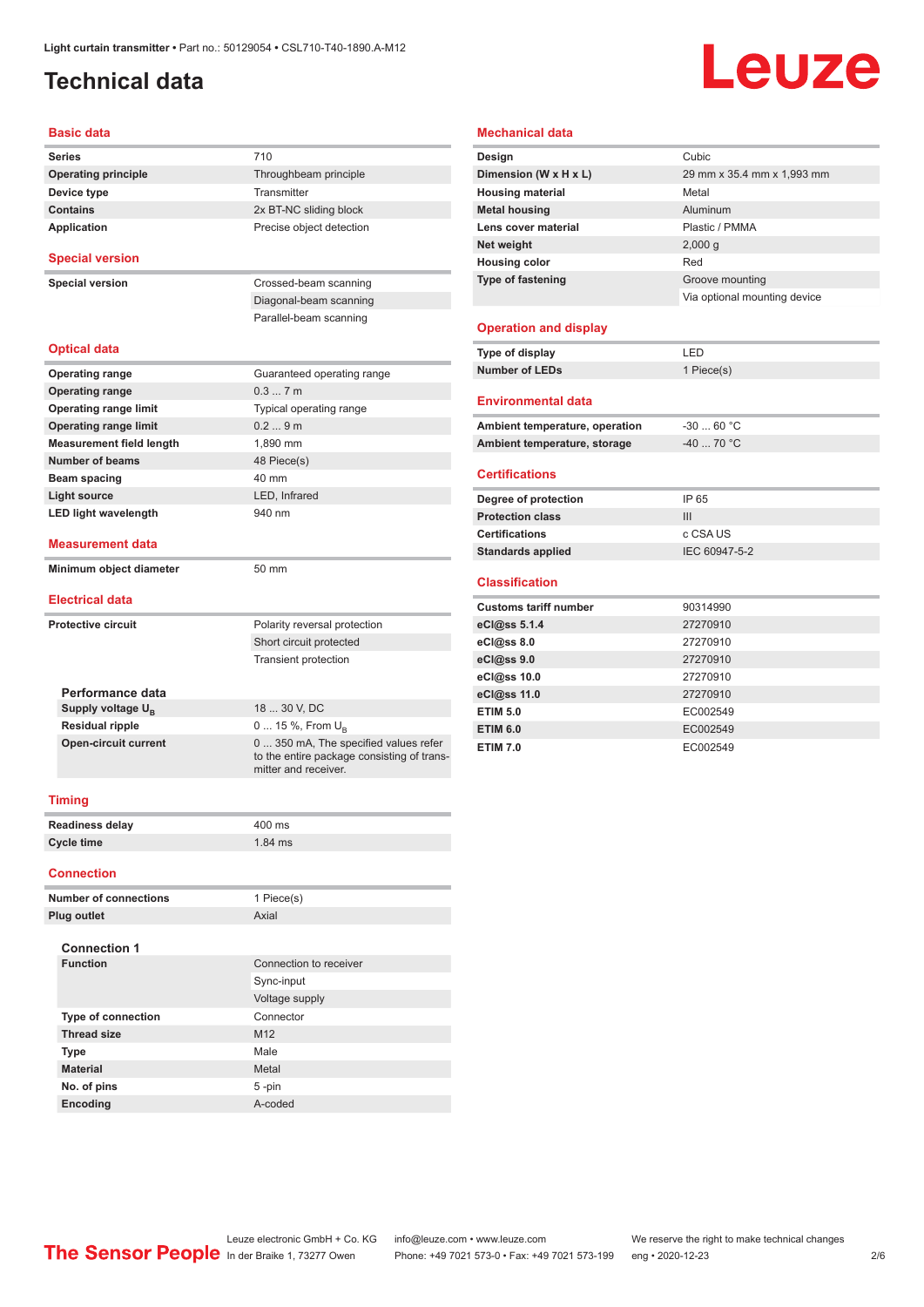### <span id="page-2-0"></span>**Dimensioned drawings**

All dimensions in millimeters



- A Beam spacing 40 mm
- B Measurement field length 1890 mm
- F M6 thread
- G Fastening groove
- L Profile length 1928 mm
- T Transmitter
- R Receiver
- Y





#### A PWR / SW IN / OUT

Leuze electronic GmbH + Co. KG info@leuze.com • www.leuze.com We reserve the right to make technical changes<br>
The Sensor People in der Braike 1, 73277 Owen Phone: +49 7021 573-0 • Fax: +49 7021 573-199 eng • 2020-12-23

Phone: +49 7021 573-0 • Fax: +49 7021 573-199 eng • 2020-12-23 3/6

## **Leuze**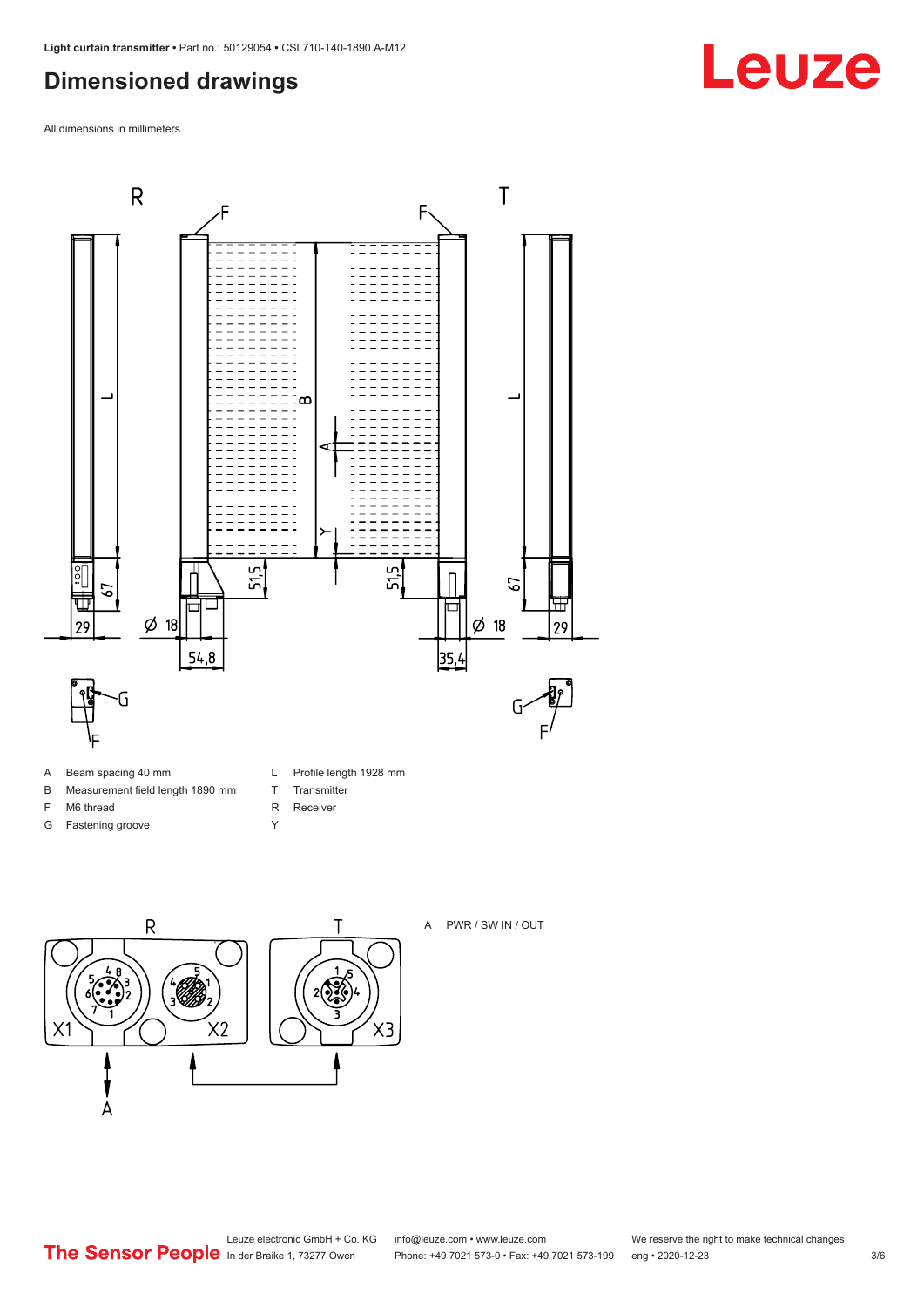## <span id="page-3-0"></span>**Electrical connection**

# Leuze

2

1

5

### **Connection 1**

| <b>Function</b>           | Connection to receiver |  |
|---------------------------|------------------------|--|
|                           | Sync-input             |  |
|                           | Voltage supply         |  |
| <b>Type of connection</b> | Connector              |  |
| <b>Thread size</b>        | M12                    |  |
| <b>Type</b>               | Male                   |  |
| <b>Material</b>           | Metal                  |  |
| No. of pins               | $5$ -pin               |  |
| Encoding                  | A-coded                |  |

### **Pin Pin assignment**

|   | <b>FE/SHIELD</b> | o |
|---|------------------|---|
| 2 | $V^+$            |   |
| 3 | GND              |   |
| 4 | RS 485 Tx+       | ത |
| 5 | RS 485 Tx-       |   |

## **Operation and display**

| <b>LED</b> | <b>Display</b>                               | <b>Meaning</b>                                           |
|------------|----------------------------------------------|----------------------------------------------------------|
|            | Green, continuous light                      | Continuous mode                                          |
|            | Off                                          | No communication with the receiver / waiting for trigger |
|            | green, flashing in sync with the measurement | Measurement frequency display                            |

### **Suitable receivers**

| Part no. | <b>Designation</b>          | <b>Article</b>         | <b>Description</b>                                                                                                                                                                                                                                                           |
|----------|-----------------------------|------------------------|------------------------------------------------------------------------------------------------------------------------------------------------------------------------------------------------------------------------------------------------------------------------------|
| 50128972 | CSL710-R40-1890.A/<br>L-M12 | Light curtain receiver | Application: Precise object detection<br>Special version: Parallel-beam scanning, Crossed-beam scanning, Diagonal-<br>beam scanning<br>Operating range: 0.3  7 m<br>Selectable inputs/outputs: 4 Piece(s)<br>Service interface: IO-Link<br>Connection: Connector, M12, 8-pin |

### **Part number code**

Part designation: **CSL710-XYY-ZZZZ.A/B-CCC**

| <b>CSL710</b> | <b>Operating principle</b><br>CSL: switching light curtain of the 710 series          |
|---------------|---------------------------------------------------------------------------------------|
| $\mathsf{x}$  | <b>Function classes</b><br>T: transmitter<br>R: receiver                              |
| YY            | Beam spacing<br>$05:5 \, \text{mm}$<br>$10:10 \, \text{mm}$<br>$20:20$ mm<br>40:40 mm |
| <b>ZZZZ</b>   | Measurement field length [mm], dependent on beam spacing<br>Value, see technical data |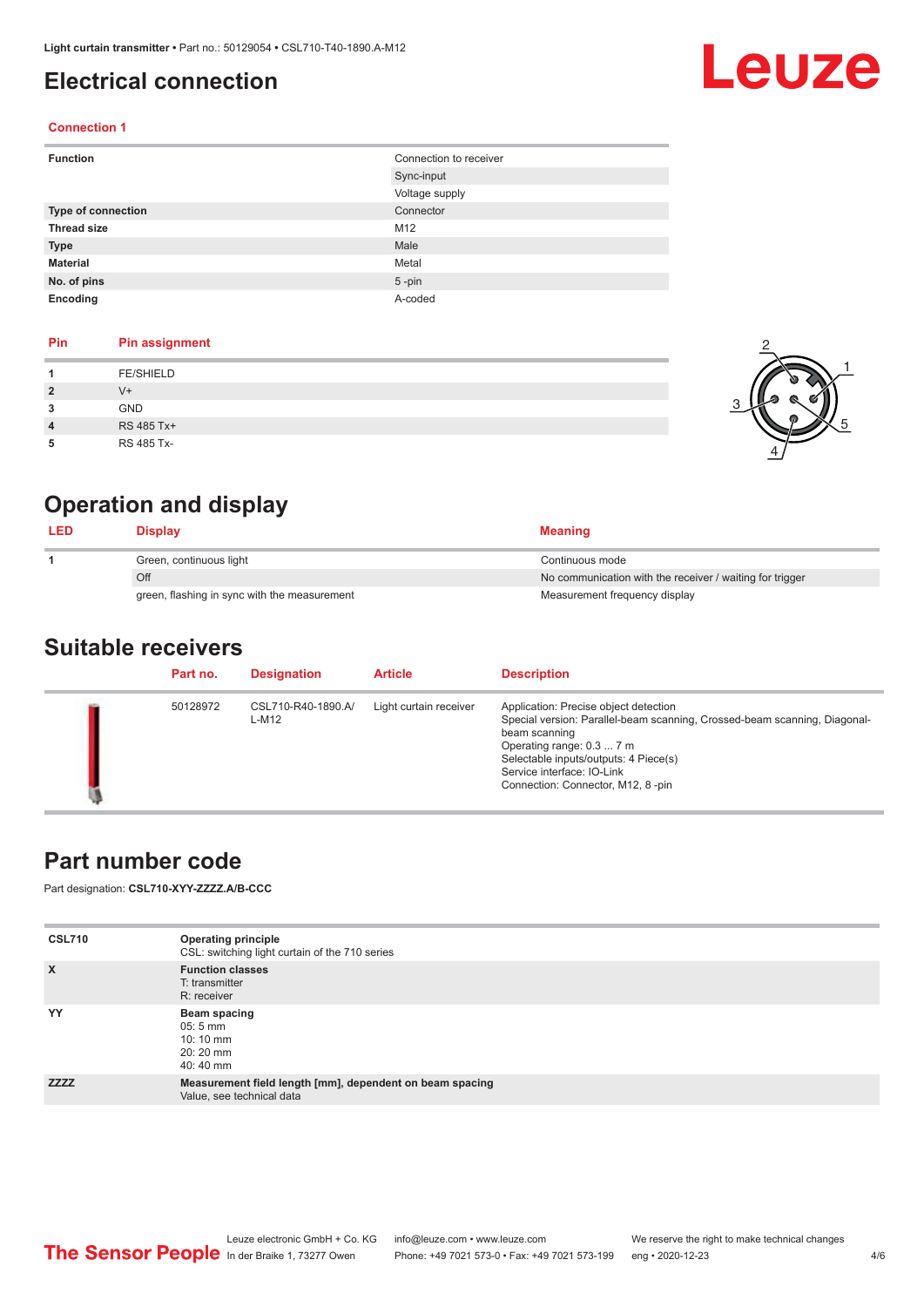### <span id="page-4-0"></span>**Part number code**



| A          | Equipment<br>A: connector outlet, axial                                                         |
|------------|-------------------------------------------------------------------------------------------------|
| B          | Interface<br>L: IO-Link                                                                         |
| <b>CCC</b> | <b>Electrical connection</b><br>M12: M12 connector                                              |
|            | <b>Note</b>                                                                                     |
|            | $\&$ A list with all available device types can be found on the Leuze website at www.leuze.com. |

### **Notes**

| <b>Observe intended use!</b>                                                                                                                                                                                                  |
|-------------------------------------------------------------------------------------------------------------------------------------------------------------------------------------------------------------------------------|
| $\%$ This product is not a safety sensor and is not intended as personnel protection.<br>↓ The product may only be put into operation by competent persons.<br>$\%$ Only use the product in accordance with its intended use. |

ª These proximity switches shall be used with UL Listed Cable assemblies rated 30V, 0.5A min, in the field installation, or equivalent (categories: CYJV/

ª For UL applications, use is only permitted in Class 2 circuits in accordance with the NEC (National Electric Code).

**For UL applications:**

CYJV7 or PVVA/PVVA7)

### **Accessories**

### Connection technology - Interconnection cables

|   |        | Part no. | <b>Designation</b>                     | <b>Article</b>        | <b>Description</b>                                                                                                                                                                                                                                    |
|---|--------|----------|----------------------------------------|-----------------------|-------------------------------------------------------------------------------------------------------------------------------------------------------------------------------------------------------------------------------------------------------|
| Ø | ⊙<br>陘 | 50129781 | <b>KDS DN-M12-5A-</b><br>M12-5A-P3-050 | Interconnection cable | Suitable for interface: IO-Link, DeviceNet, CANopen<br>Connection 1: Connector, M12, Axial, Female, A-coded, 5-pin<br>Connection 2: Connector, M12, Axial, Male, A-coded, 5-pin<br>Shielded: Yes<br>Cable length: 5,000 mm<br>Sheathing material: PUR |

### Mounting technology - Swivel mounts

| Part no. | <b>Designation</b> | <b>Article</b>       | <b>Description</b>                                                                                                                                          |
|----------|--------------------|----------------------|-------------------------------------------------------------------------------------------------------------------------------------------------------------|
| 429046   | <b>BT-2R1</b>      | Mounting bracket set | Fastening, at system: Through-hole mounting<br>Mounting bracket, at device: Clampable<br>Type of mounting device: Turning, 360°<br>Material: Metal, Plastic |